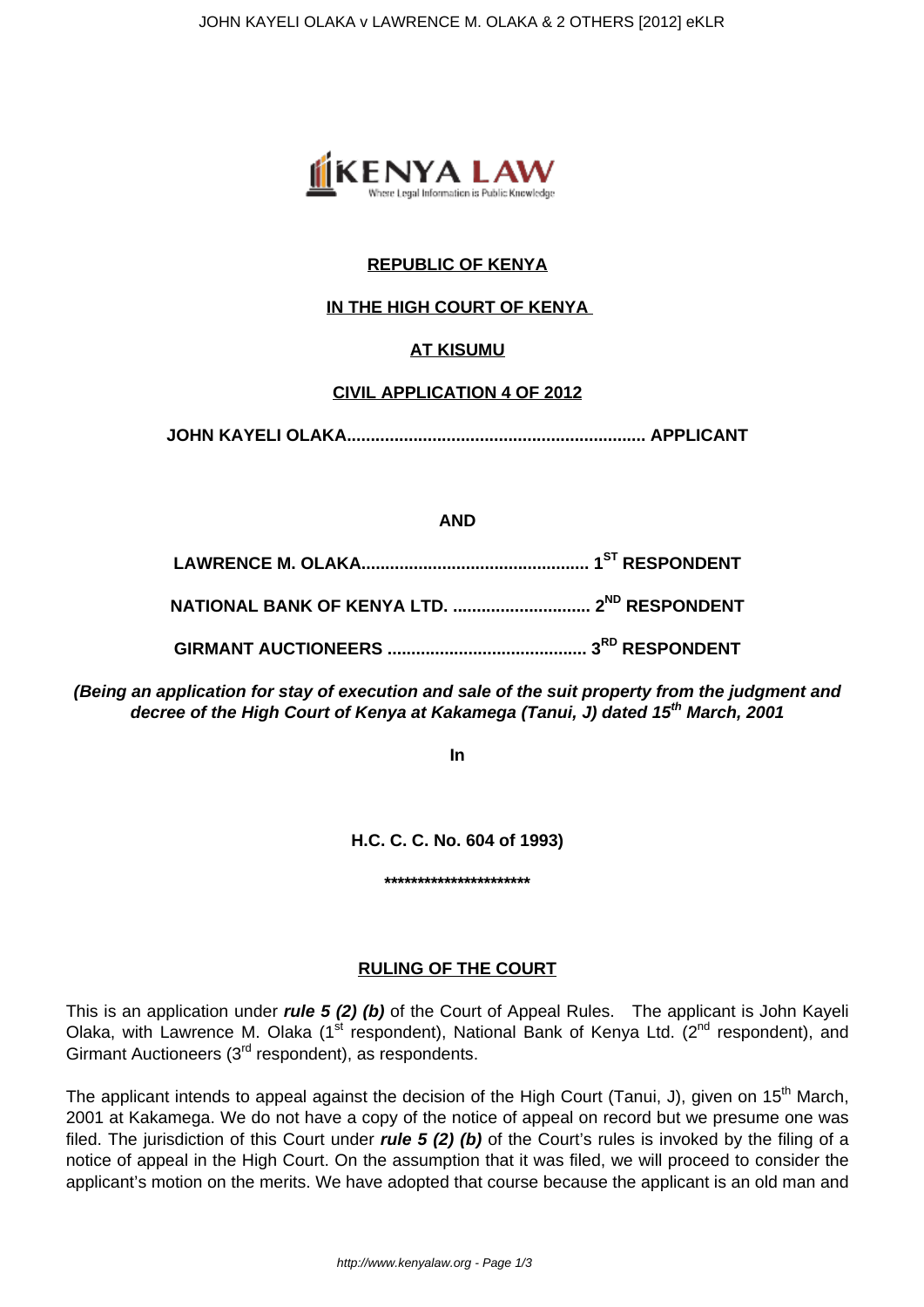he was unrepresented.

The dispute giving rise to the application before us concerns several parcels of land one of which is plot No. Bukhayo/Mundika/3050. That property along with several others were given as security to secure a loan to Lawrence M. Olaka (the  $1<sup>st</sup>$  respondent), by the  $2<sup>nd</sup>$  respondent bank. There was default in repayment of due instalments. The 2<sup>nd</sup> respondent took steps to realize the security. It would appear that the 1<sup>st</sup> respondent by way of alleged fraud, caused the register of the land to be altered by changing the name of the registered owner who was the applicant herein, to that of the 1<sup>st</sup> respondent. The applicant unsuccessfully moved the High Court for a declaration that the 1<sup>st</sup> respondent was holding the land in trust for him. His intended appeal is against that decision, given at Kakamega, in High Court Civil case No. 604 of 1993.

In a replying affidavit opposing the motion before us, the second and third respondents, have intimated that this application is **res judicata**. The applicant filed Civil Application No. 74 of 2003 before this Court, which application was heard by a different bench of this Court and on 7<sup>th</sup> April, 2003, the Court gave a ruling dismissing that application. The Court after hearing submissions made before it, came to the conclusion that the applicant did not raise any arguable point and in the end the Court dismissed that application.

This application replicates that application and in effect the applicant seeks similar orders. He wants the 2<sup>nd</sup> and 3<sup>rd</sup> respondents to abstain from selling the aforesaid property which the applicant contends is slated for auction any time now. The applicant informed us that the sale was due on the day this motion came up before us for hearing. The applicant passionately urged us to order a stay pending the hearing of his appeal. The appeal, to wit Civil Appeal No. 341 of 2001, has not been heard and he pleaded that he be allowed to prosecute it before the aforesaid property could be sold. He submitted before us that he does not have anywhere to move to if the land is sold.

It was common ground that the subject property is not in the name of the applicant. It is registered in the name of the  $1<sup>st</sup>$  respondent who is a son of the applicant. The applicant's case is that the  $1<sup>st</sup>$  respondent fraudulently caused the land to be registered in his name. The land was originally registered in the name of the applicant.

For an applicant to succeed in an application under **rule 5 (2) (b)** above, he must show, firstly that his appeal, or intended appeal is arguable, and secondly, and in addition, that unless he is granted an injunction or stay as the case might be, the success of that appeal or intended appeal shall be rendered nugatory. In view of this Court's decision in Civil Application No. 74 of 2003, we are not in a position to help the applicant. The applicant's plea that the 1<sup>st</sup> respondent was registered as trustee was rejected by the Court. The circumstances have not changed. That being the case, we hold that this application is **res judicata** (see **section 7** of the Civil Procedure Act, **Cap 21** Laws of Kenya).

Accordingly we dismiss the application dated  $3<sup>rd</sup>$  January, 2012. We make no order as to costs.

Dated and Delivered at Kisumu this 26<sup>th</sup> day of April, 2012.

**S.E.O. BOSIRE**